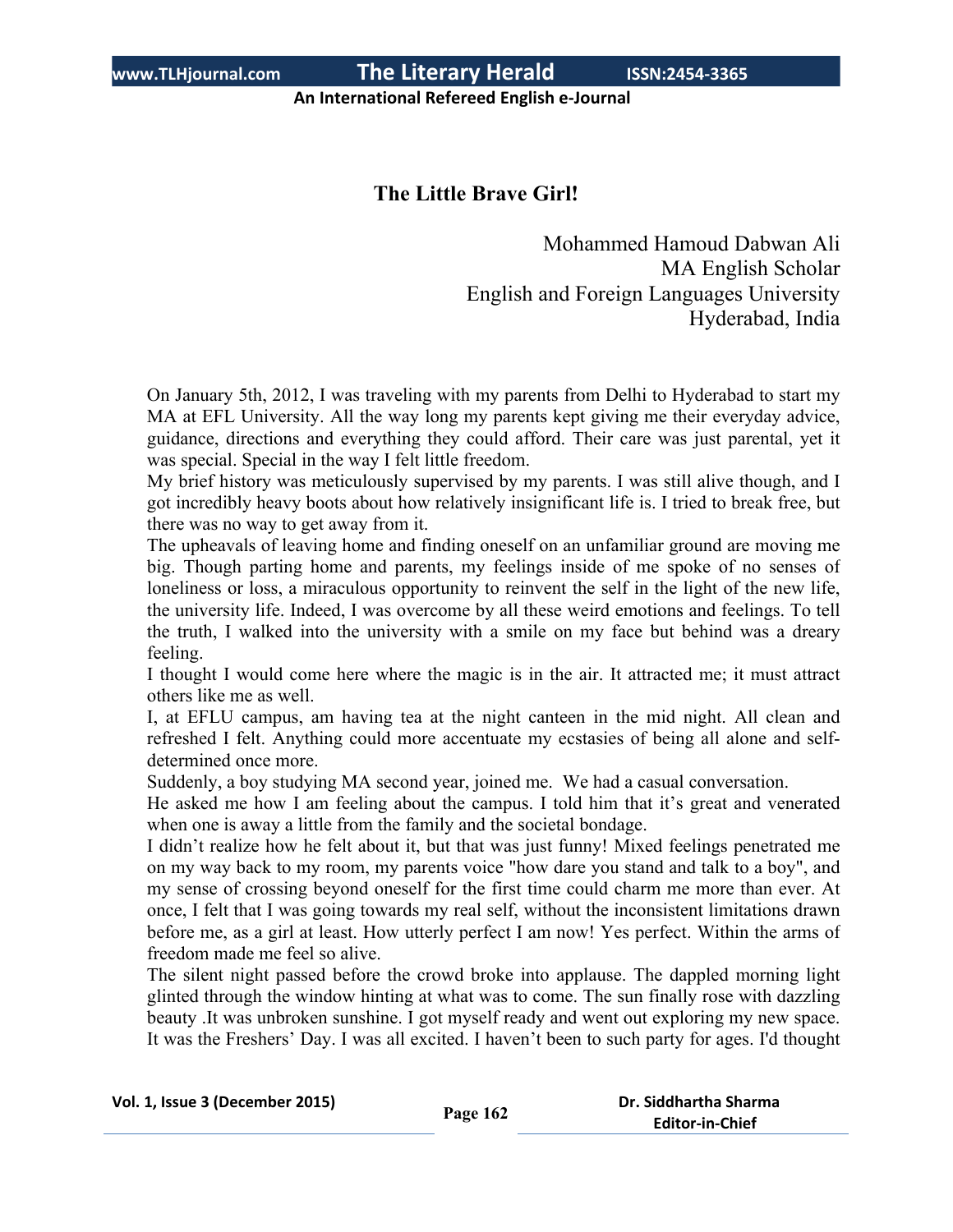## **www.TLHjournal.com The Literary Herald ISSN:2454-3365**

#### **An International Refereed English e-Journal**

of nothing else of my days before. What had seized my mind and my being the longing inside to experience the joy of being free just once more.

My mind shifted from nervous to excited. I shouldn't have been this nervous; after all I made up my mind to join the party. I looked up to see these tall, castle-like buildings which reminded me of Harry Potter. The buildings looked well built and shaped. The trees fell on my way sides. As I walked into the room the door made a loud squeak. At that time, something might have just dropped me back from this radiant happiness. It was my dad's ringing "motto" in my head "no boys, no parties, no late till night!"

I would have loved Aristotle, Nietzsche or Bradley to tell me what to do that time. It might be hard for nobody but me, only me! I didn't appear any too pleased.

"Why can't you leave me?" I said furiously. "What utter rot!"

I was desperate, just desperate. I was "wild" to go back to my room, but at the same time the other person in me urges me not. I seized my courage. "Would you - would you feel yourself and do it?" I asked myself.

"Yes, yes, I am delighted. That's just what I want, isn't it?" I responded to my inner self.

Suddenly my mobile rang. "O my God! It is my dad." I tried to ignore. I stumbled on my place as I knew nothing what to do. I just had one step forward and backward another. It was as if I saw my dad in front of me. I was so awfully murmured.

"Oh, I don't mind," said I. "I don't want to look seventeen."

I hesitated, glanced, bit my lip, and resigned myself. "Oh well, there seems no way else," said I.

I replied finally. It was a normal talk actually.

It was my decision of making whatever could make me feel better and stronger in my life, even if it meant flying away to the other side of the planet. I didn't know if that seemed pretty like little logic!

I sat next to couple of girls watching what was going on in the stage. At first, they didn't say a word to me. And, I was too shy to say anything to them. A man was in the corner of the stage looking at what was me. Maybe since my first appearance or maybe when I shouted inertly, or.. or..

I was thinking of nothing but what was it to be a real oneself. A sweet music came upon my ears. My eyes moved swiftly towards it. The same guy who was looking at me from the corner of the hall was doing a very touchy and virtuoso performance on piano. I felt my heart smiled before my face could tell anything of so. Suddenly, as a mobile rang, I rushed out. It was only then I realized it wasn't mine. I didn't know why I did so?

Again that sound of enchanting music attracted my ears. I was just listening with deep passion. It was as if it could take me far away from my real existence. I felt so taken by my beyond imaginary space. I felt a strange passion! It's the passion to live and love and be happy. My happiness was quite different that time. But I didn't know what was it I felt a bit strange to my world!

Then there came the same guy with "god's hands", as I called, named Suraj who greeted "Hey" to me. We introduced ourselves and we became friends since then. During the Freshers' Day itself, I and Suraj became friends with few more students who were going to pursue the same course with us and we were even going to be in the same class.

| Vol. 1, Issue 3 (December 2015) | Page 163 | Dr. Siddhartha Sharma  |
|---------------------------------|----------|------------------------|
|                                 |          | <b>Editor-in-Chief</b> |